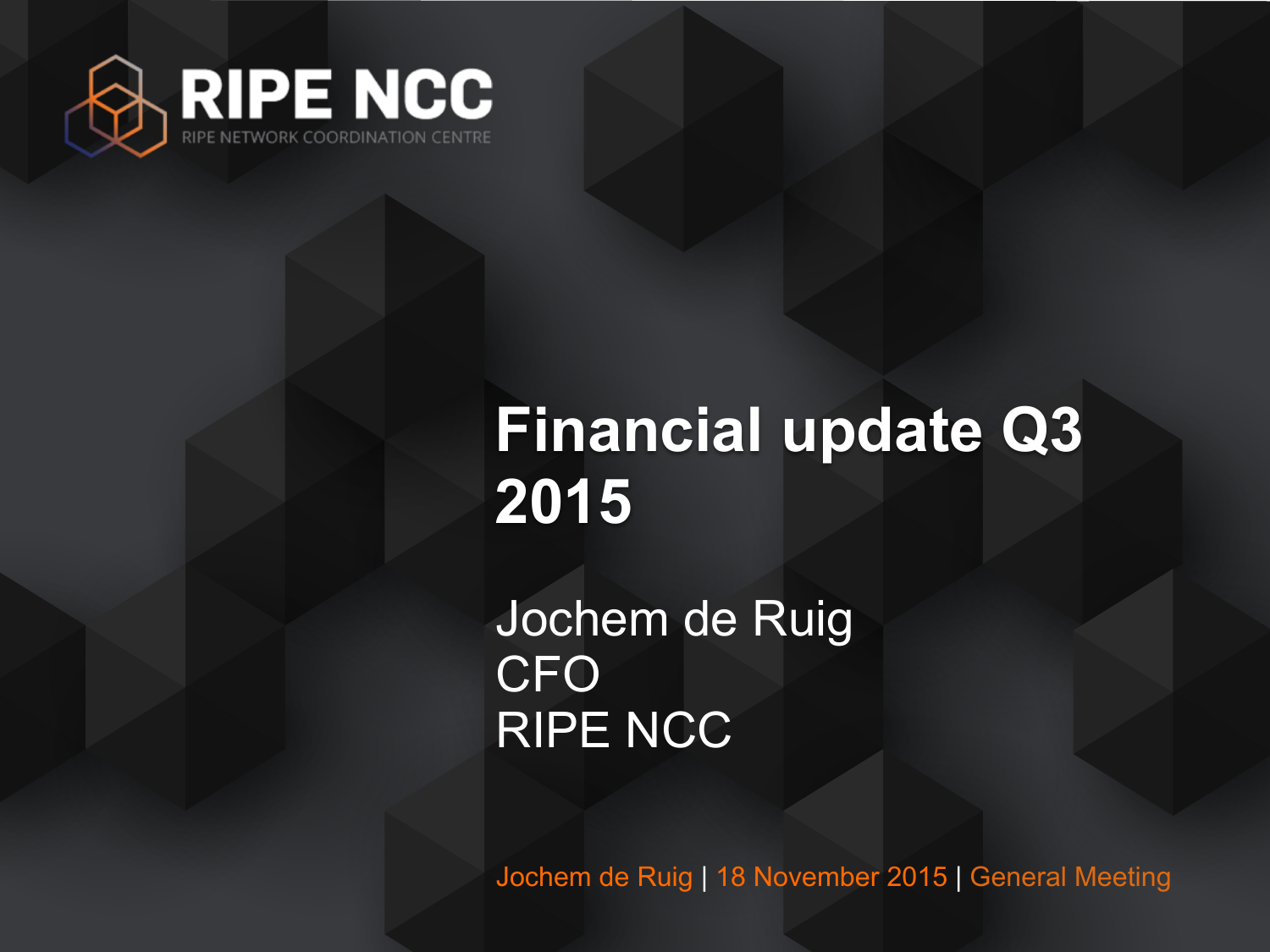# **Financial highlights Q3 2015**



- Increased revenue +14% on Budget and +12% on 2014
- Expenses just below budget -2% (+5% 2014)
	- Personnel costs FTEs below budget -2%
	- Lower marketing and consultancy costs
- Surplus of 3,654 kEUR for first nine months
- CAPEX lower than expected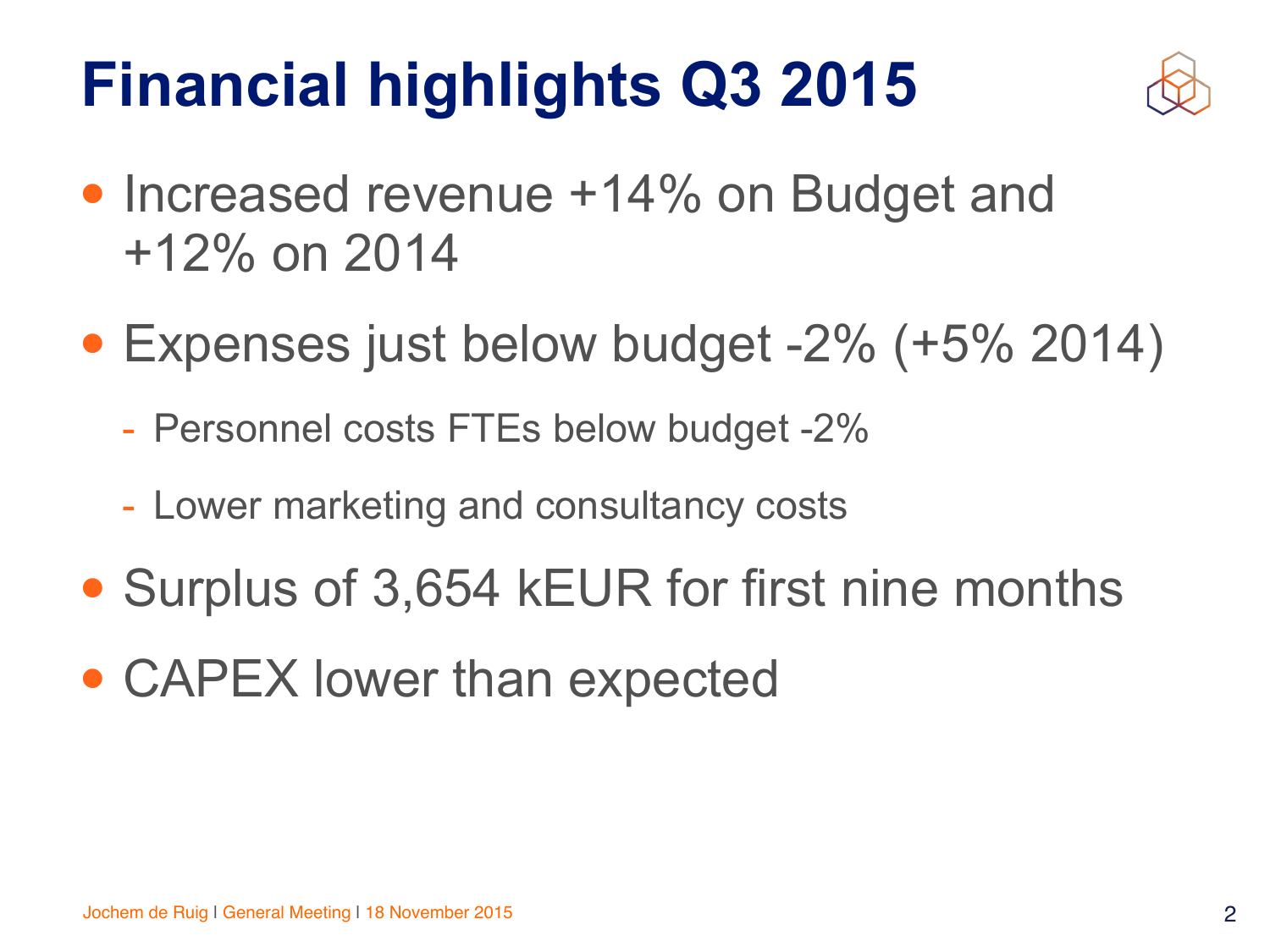## **Financial indicators Q3 2015**



| Year to Date 2015 (Jan - Sep)                | 2015   | B 2015 2014 |        |
|----------------------------------------------|--------|-------------|--------|
| Revenue (in million EUR)                     | 19.5   | 14%         | 12%    |
| Expenses (in million EUR)                    | 15.9   | $-2\%$      | 5%     |
| Surplus (in million EUR)                     | 3.7    | 263%        | 34%    |
| Capital expense (in million EUR)             | 1.0    | $-31\%$     | 38%    |
| Number of members                            | 12,425 | $2\%$       | 15%    |
| Average expense per member (in $\epsilon$ )* | €1,748 | $-2\%$      | $-9\%$ |

\* Note: 12-month period for Q4 2014 - Q3 2015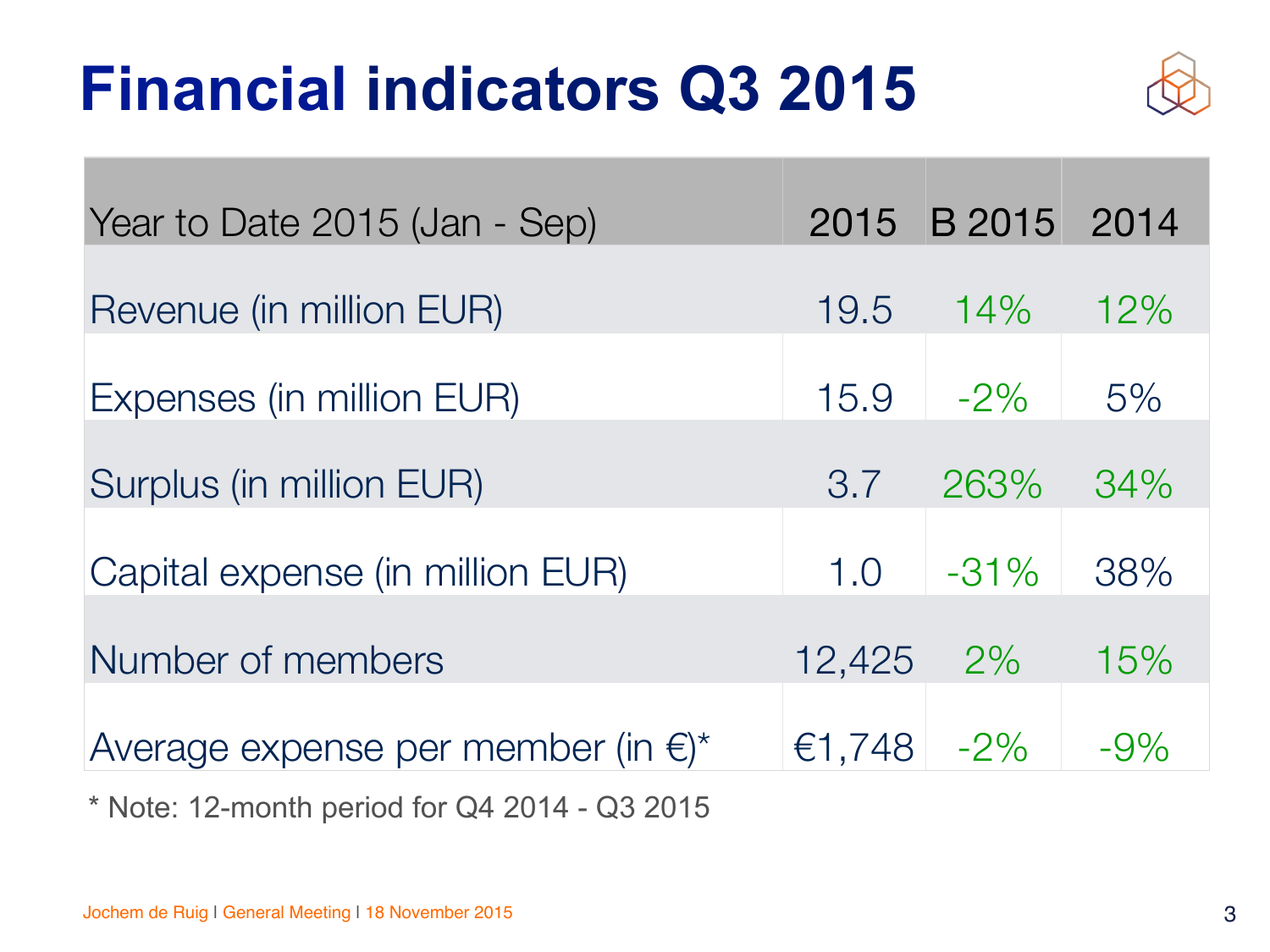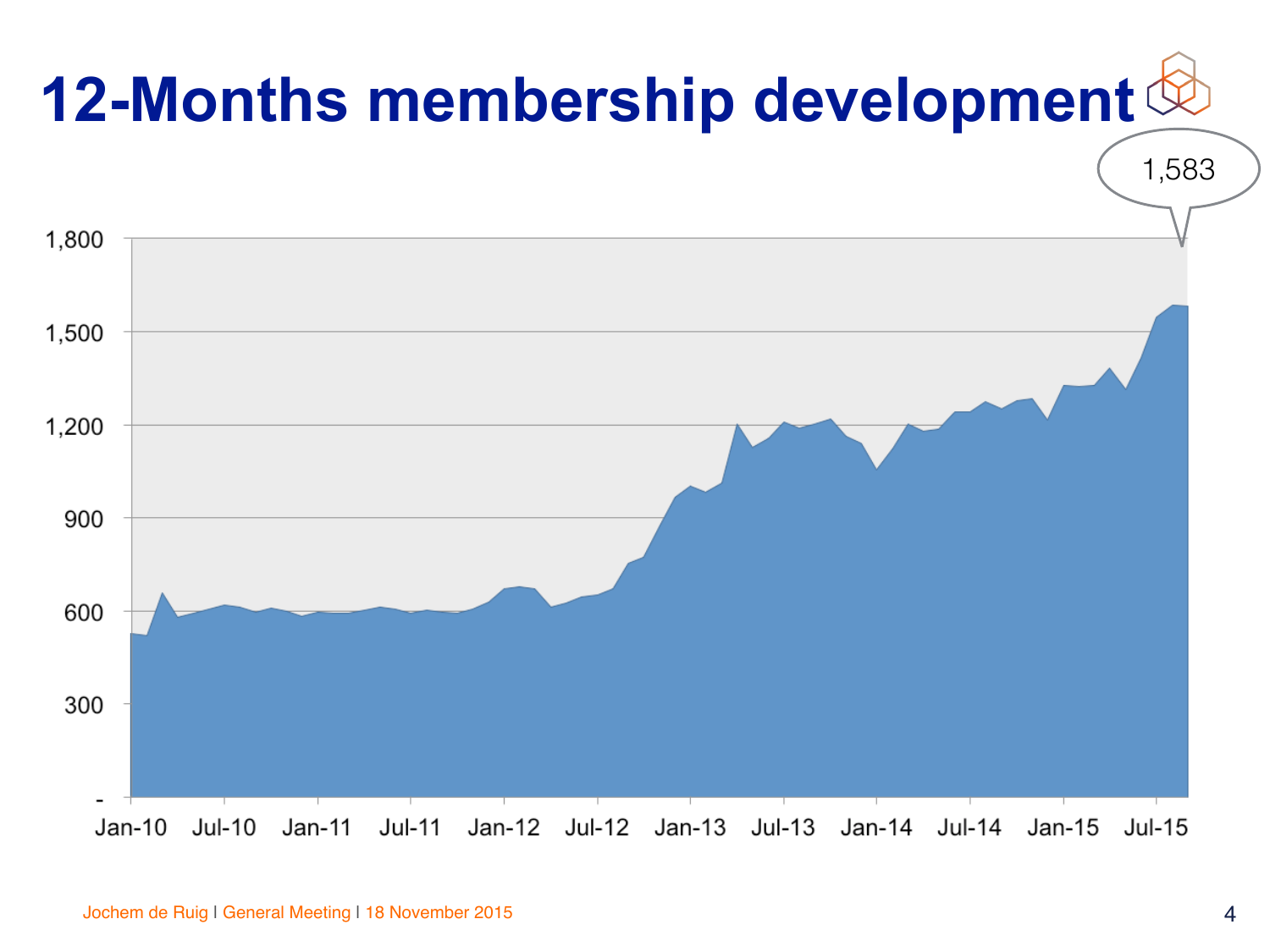## **Revenue Year-to-date 2015**



| <b>Income</b>                 | 2015   | <b>B2015</b> | 2014   | <b>Y15 vs B15</b> |               |        | <b>Y15 vs Y14</b> |
|-------------------------------|--------|--------------|--------|-------------------|---------------|--------|-------------------|
| Service fees existing members | 13,357 | 13,380       | 12,858 | $-23$             | $0\%$         | 499    | 4%                |
| Independent resource fees     | 766    | 788          | 716    | $-22$             | $-3%$         | 50     | 7%                |
| Service fees new members      | 1,430  | 695          | 1,100  | 735               | 106%          | 330    | 30%               |
| Re-opening fees               | 204    | 150          | 152    | 54                | 36%           | 52     | 34%               |
| <b>Members Fees</b>           | 15,757 | 15,013       | 14,826 | 744               | 5%            | 931    | 6%                |
| Member Sign Up Fee's          | 3,444  | 1,818        | 2,104  | 1,626             | 89%           | 1,340  | 64%               |
| <b>RIPE Meeting</b>           | 129    | 150          | 134    | (21)              | $-14%$        | (5)    | $-4%$             |
| Sponsorship                   | 199    | 50           | 171    | 149               | 298%          | 28     | 16%               |
| <b>Other Income</b>           | (5)    | 38           | 155    |                   | $-43$ $-113%$ | $-160$ | $-103%$           |
| <b>Total income</b>           | 19,524 | 17,069       | 17,390 | 2,455             | 14%           | 2,134  | 12%               |

- New members: +2,361 kEUR (B2015); +1,670 kEUR (2014)
- Sponsorships incl 88 kEUR for RIPE Atlas sponsorship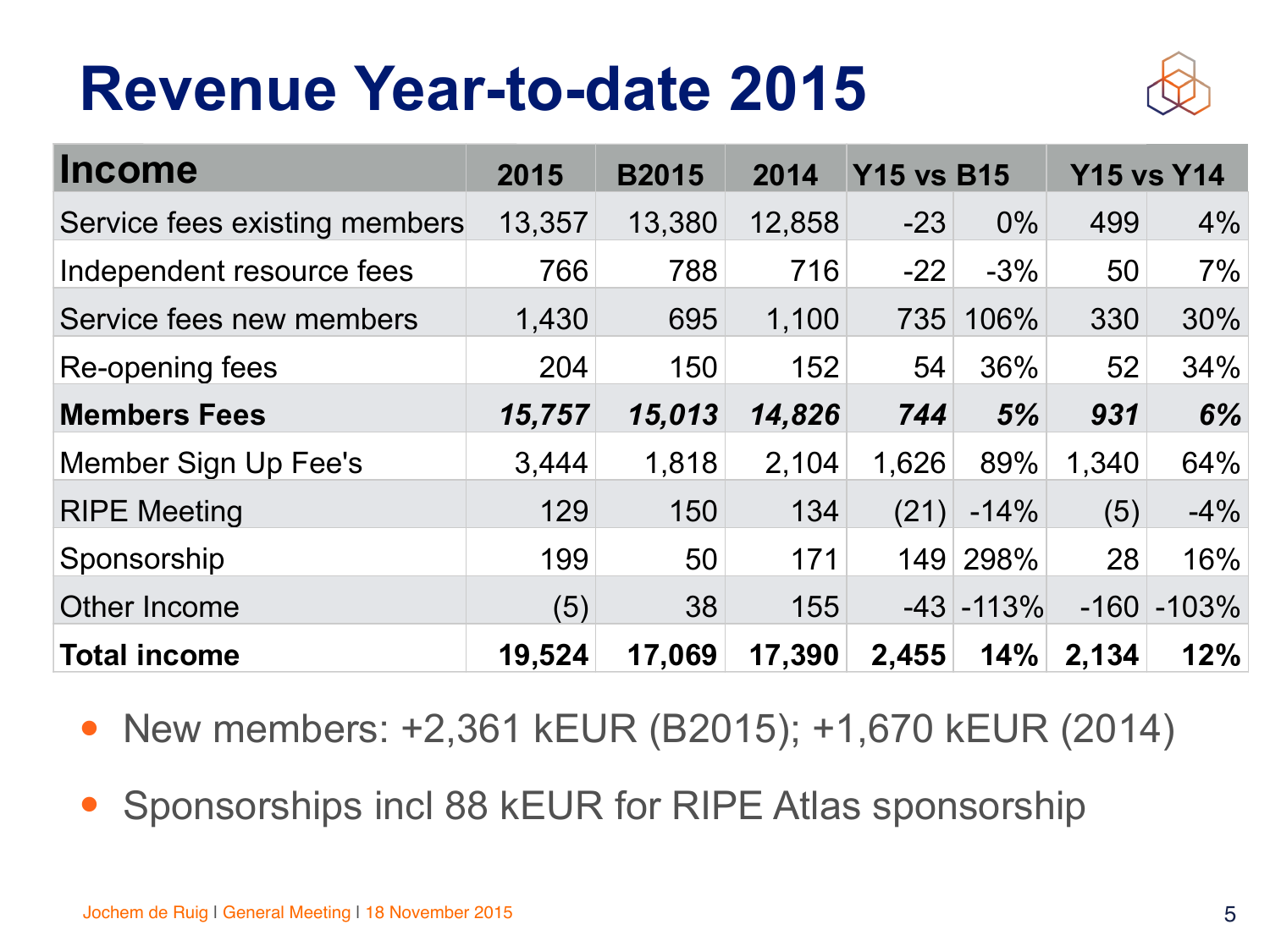### **Expenses Year-to-date 2015**



| <b>Expenses</b>          | 2015   | <b>B2015</b> | 2014   | <b>Y15 vs B15</b> |        |       | <b>Y15 vs Y14</b> |
|--------------------------|--------|--------------|--------|-------------------|--------|-------|-------------------|
| Personnel                | 9,436  | 9,591        | 9,095  | (155)             | $-2\%$ | 341   | 4%                |
| Housing                  | 615    | 666          | 587    | (51)              | $-8%$  | 28    | 5%                |
| <b>Office Costs</b>      | 1,191  | 1,260        | 930    | (69)              | $-5%$  | 261   | 28%               |
| Marketing / ER           | 432    | 592          | 403    | (160)             | $-27%$ | 29    | 7%                |
| <b>Contributions</b>     | 411    | 335          | 248    | 76                | 23%    | 163   | 66%               |
| <b>IT Infrastructure</b> | 978    | 919          | 950    | 59                | 6%     | 28    | 3%                |
| <b>Travel</b>            | 885    | 843          | 893    | 42                | 5%     | (8)   | $-1\%$            |
| Consultancy              | 940    | 1,082        | 1,110  | (142)             | $-13%$ | (170) | $-15%$            |
| <b>Bank charges</b>      | 165    | 136          | 132    | 29                | 21%    | 33    | 25%               |
| <b>Bad debts</b>         | 150    | 150          | 113    | $\blacksquare$    | $0\%$  | 37    | 33%               |
| Depreciation             | 730    | 750          | 653    | (20)              | $-3%$  | 77    | 12%               |
| <b>Total expenses</b>    | 15,933 | 16,324       | 15,114 | (391)             | $-2\%$ | 819   | 5%                |

- Personnel costs below budget: FTEs -2%
- Marketing / ER and consultancy costs below budget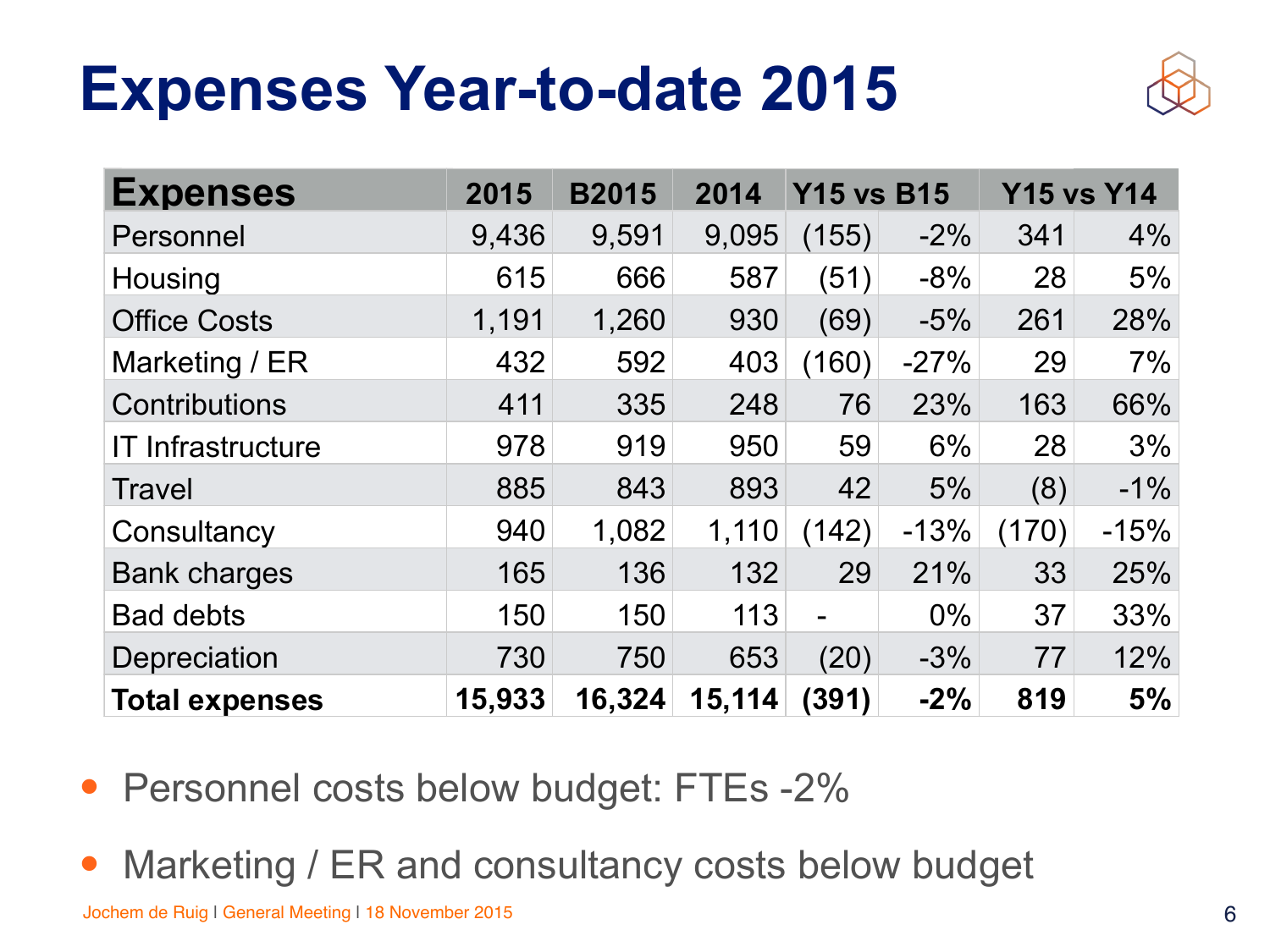#### **P&L Year-to-date 2015**



| Income                   | 2015   | <b>B2015</b> | 2014   | <b>Y15 vs BY15</b>       |         | <b>Y15 vs Y14</b> |         |
|--------------------------|--------|--------------|--------|--------------------------|---------|-------------------|---------|
| <b>Members Fees</b>      | 15,757 | 15,013       | 14,826 | 744                      | 5%      | 931               | 6%      |
| Member Sign Up           | 3,444  | 1,818        | 2,104  | 1,626                    | 89%     | 1,340             | 64%     |
| <b>RIPE Meeting</b>      | 129    | 150          | 134    | (21)                     | $-14%$  | (5)               | $-4%$   |
| Sponsorship              | 199    | 50           | 171    | 149                      | 298%    | 28                | 16%     |
| Other Income             | (5)    | 38           | 155    | (42)                     | $-113%$ | (160)             | $-103%$ |
| Total income             | 19,524 | 17,069       | 17,390 | 2,455                    | 14%     | 2,134             | 12%     |
| <b>Expenditures</b>      |        |              |        |                          |         |                   |         |
| Personnel                | 9,436  | 9,591        | 9,095  | (155)                    | $-2%$   | 341               | 4%      |
| Other operational costs  | 5,617  | 5,833        | 5,253  | (216)                    | $-4%$   | 364               | 7%      |
| <b>Bad debts</b>         | 150    | 150          | 113    | $\overline{\phantom{0}}$ | 0%      | 37                | 33%     |
| Depreciation             | 730    | 750          | 653    | (20)                     | $-3%$   | 77                | 12%     |
| <b>Total expenses</b>    | 15,933 | 16,324       | 15,114 | (391)                    | $-2%$   | 819               | 5%      |
|                          |        |              |        |                          |         |                   |         |
| <b>Financial result</b>  | 63     | 262          | 453    | (199)                    | $-76%$  | (389)             | $-86%$  |
| <b>Surplus / Deficit</b> | 3,654  | 1,007        | 2,729  | 2,647                    | 263%    | 926               | 34%     |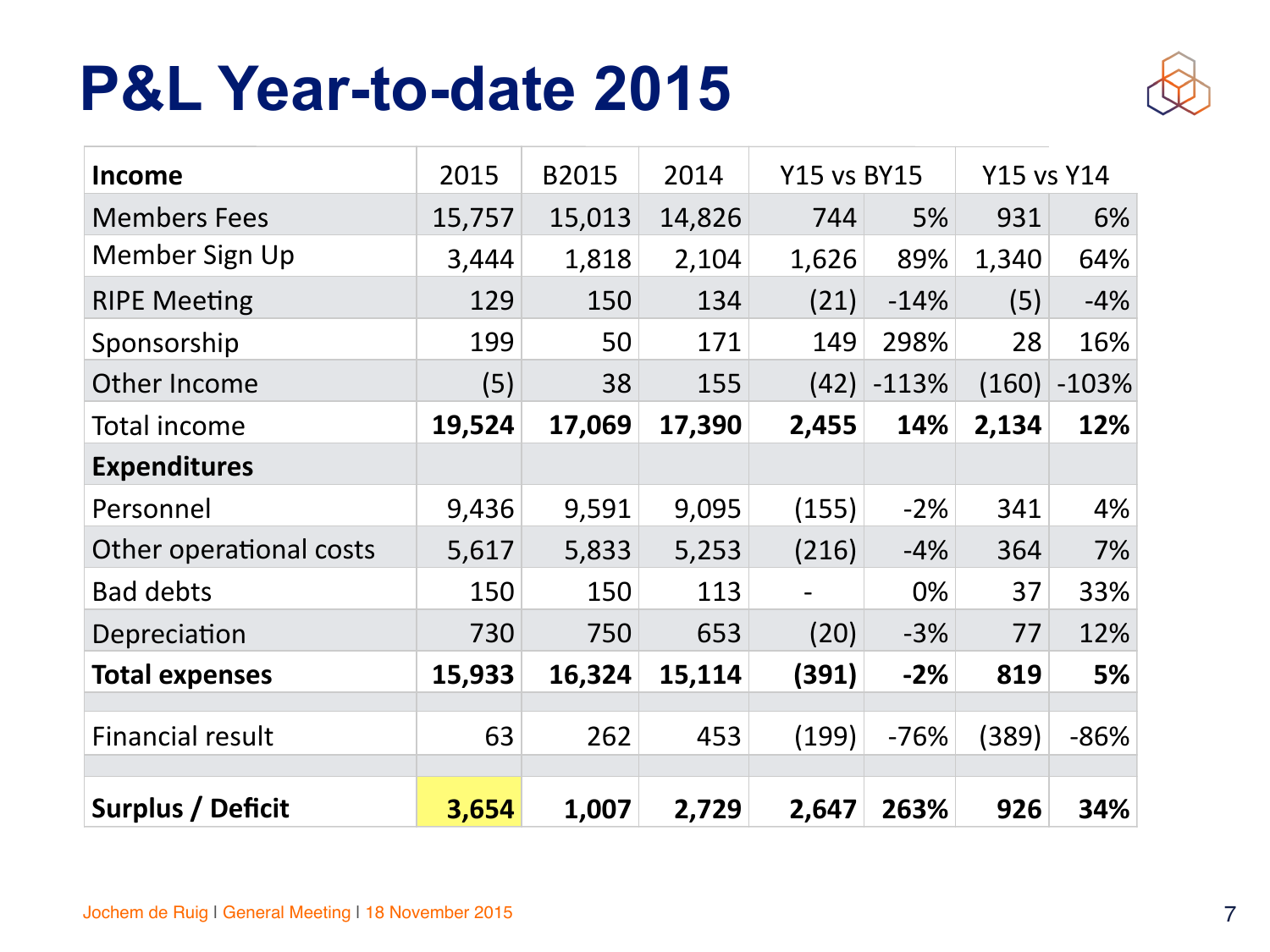## **Balance Sheet 30 September 2015**



| <b>ASSETS</b>                             | 2015   | 2014   |  |  |
|-------------------------------------------|--------|--------|--|--|
| <b>Tangible Fixed Assets</b>              | 1,911  | 1,519  |  |  |
| <b>Financial Fixed Assets</b>             | 10,335 | 7,407  |  |  |
| <b>Cash on hand - Current Assets</b>      | 20,977 | 19,540 |  |  |
| Miscellaneous Receivable - Current Assets | 2,496  | 2,829  |  |  |
| <b>TOTAL ASSETS</b>                       | 35,719 | 31,294 |  |  |
|                                           |        |        |  |  |
| <b>CAPITAL AND LIABILITIES</b>            |        |        |  |  |
| <b>Clearing House</b>                     | 25,325 | 21,389 |  |  |
| <b>Surplus</b>                            | 3,654  | 3,201  |  |  |
| <b>Total Capital</b>                      | 28,979 | 24,590 |  |  |
| <b>Current Liabilities</b>                | 6,740  | 6,704  |  |  |
| <b>TOTAL CAPITAL AND LIABILITIES</b>      | 35,719 | 31,294 |  |  |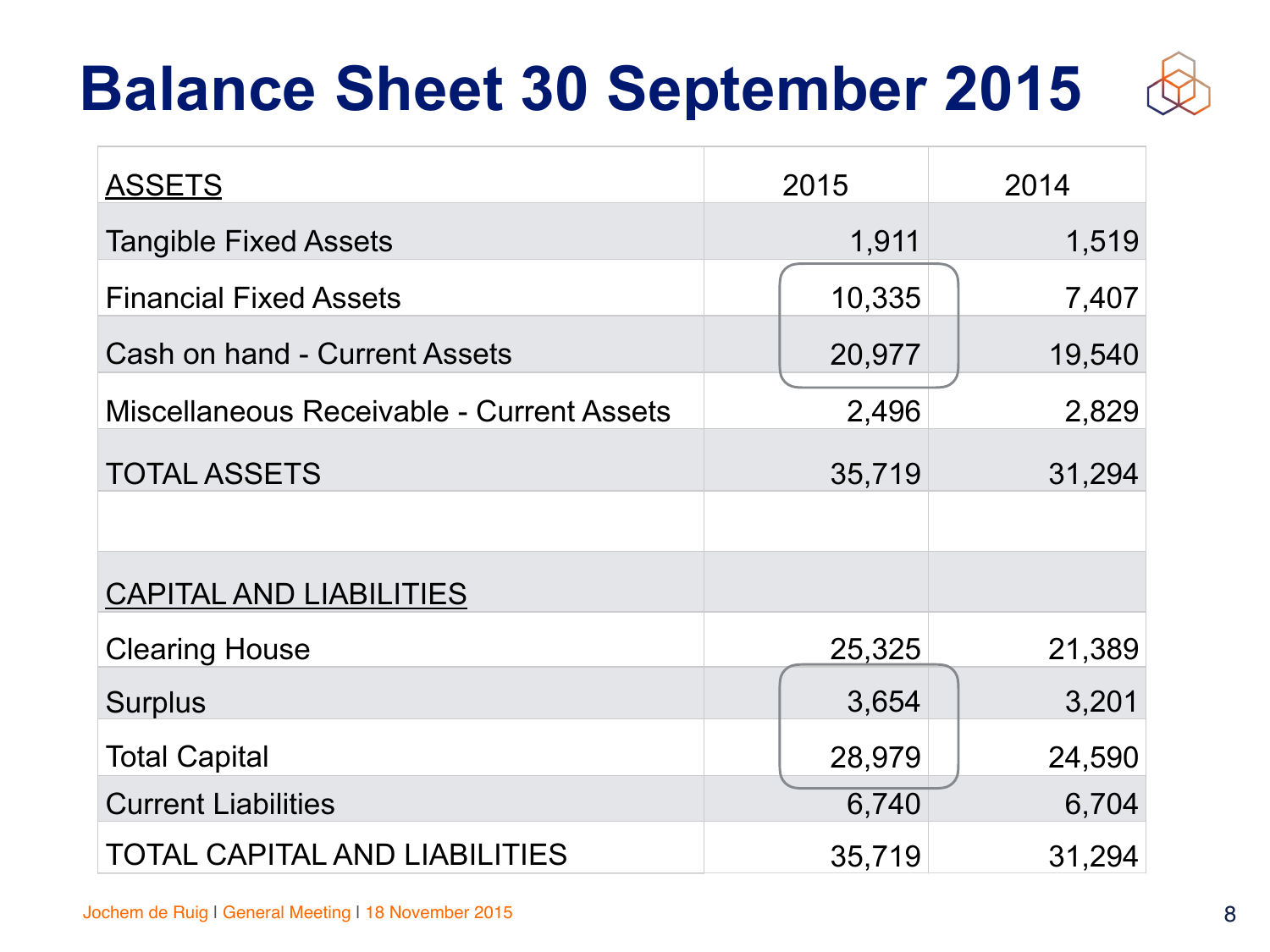## **Expected Full P&L Year 2015**



- Revenue 26.2 million EUR +13% on B2015
- Expenses just below budget -0% (+3% 2014)
	- FTEs below budget
- Expected "commercial" surplus of 4.4 million
- CAPEX lower than expected
- GM decision will determine what happens with the surplus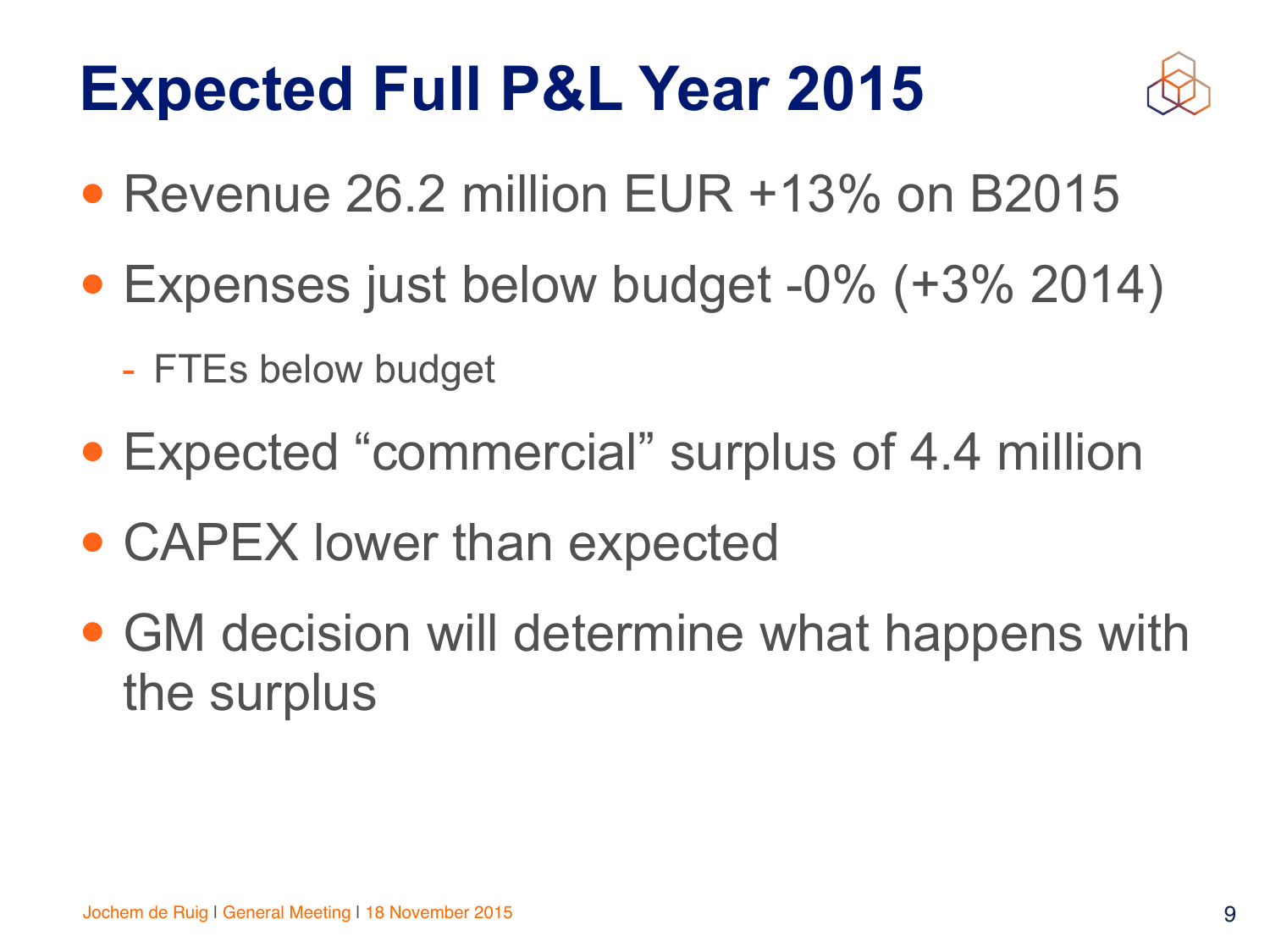# **Performance indicators LE 2015**



| Latest Estimate 2015                        | 2015   | B 2015  | 2014    |
|---------------------------------------------|--------|---------|---------|
| Revenue (in million EUR)                    | 26.2   | $+13%$  | $+8\%$  |
| Expenses (in million EUR)                   | 22.0   | $-1\%$  | $+3\%$  |
| Surplus (in million EUR)                    | 4.4    | 190%    | 28%     |
| Capital expense (in million EUR)            | 1.3    | $-34\%$ | $+26%$  |
| Number of members                           | 12,825 | $+2\%$  | $+15%$  |
| Average expense per member (in $\epsilon$ ) | €1,712 | $-2\%$  | $-10\%$ |